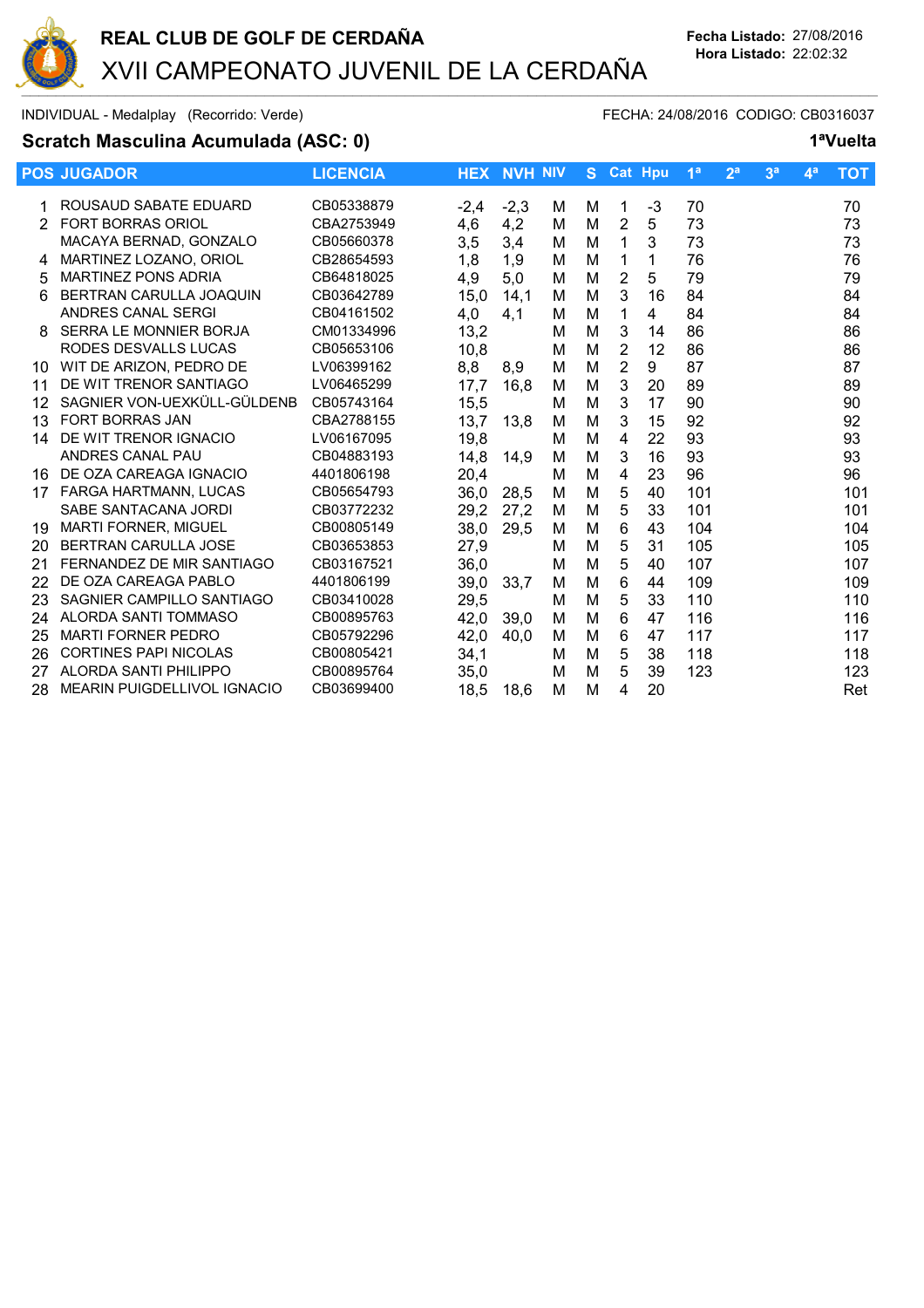

# **Scratch Femenina Acumulada (ASC: 0) 1ªVuelta**

|    | <b>POS JUGADOR</b>          | <b>LICENCIA</b> |      | <b>HEX NVH NIV</b> |   |    |   | S Cat Hpu | 4a  | 2 <sup>a</sup> | 3 <sup>a</sup> | $\mathbf{A}$ | тот |
|----|-----------------------------|-----------------|------|--------------------|---|----|---|-----------|-----|----------------|----------------|--------------|-----|
|    | PALOP VALLET-BARCELO AUREA  | CB05334034      | 13.1 | 12.2               | M | F  | 3 | 15        | 83  |                |                |              | 83  |
|    | DASI MENGUAL SUSANA         | LV06399580      | 10.6 |                    | м | F  | 2 | 12        | 83  |                |                |              | 83  |
| 3  | DASI MENGUAL INES           | LV06399581      | 9.2  | 9.3                | м | F  | 2 | 10        | 86  |                |                |              | 86  |
|    | 4 LARA MIRAVITLLES, CLAUDIA | CB28805418      | 14.6 | 14.7               | M | F. | 3 | 16        | 93  |                |                |              | 93  |
|    | 5 DE WIT TRENOR REYES       | LV06644353      | 23.1 |                    | м | F  | 4 | 26        | 98  |                |                |              | 98  |
| 6. | MATABUENA VERNIS, BLANCA    | CB00769940      | 26,9 |                    | м | F  | 5 | 30        | 105 |                |                |              | 105 |
|    | SAGNIER CAMPILLO MARIA DEL  | CB03410027      | 35.0 | 34.0               | M | F  | 5 | 40        | 113 |                |                |              | 113 |
| 8. | <b>FAUS FERRER CARLOTA</b>  | CB03650871      | 32.0 |                    | м | F  | 5 | 36        | 116 |                |                |              | 116 |
|    | <b>FAUS FERRER INES</b>     | CB03650870      | 24.  | 24.2               | м | F  |   | 27        |     |                |                |              | Ret |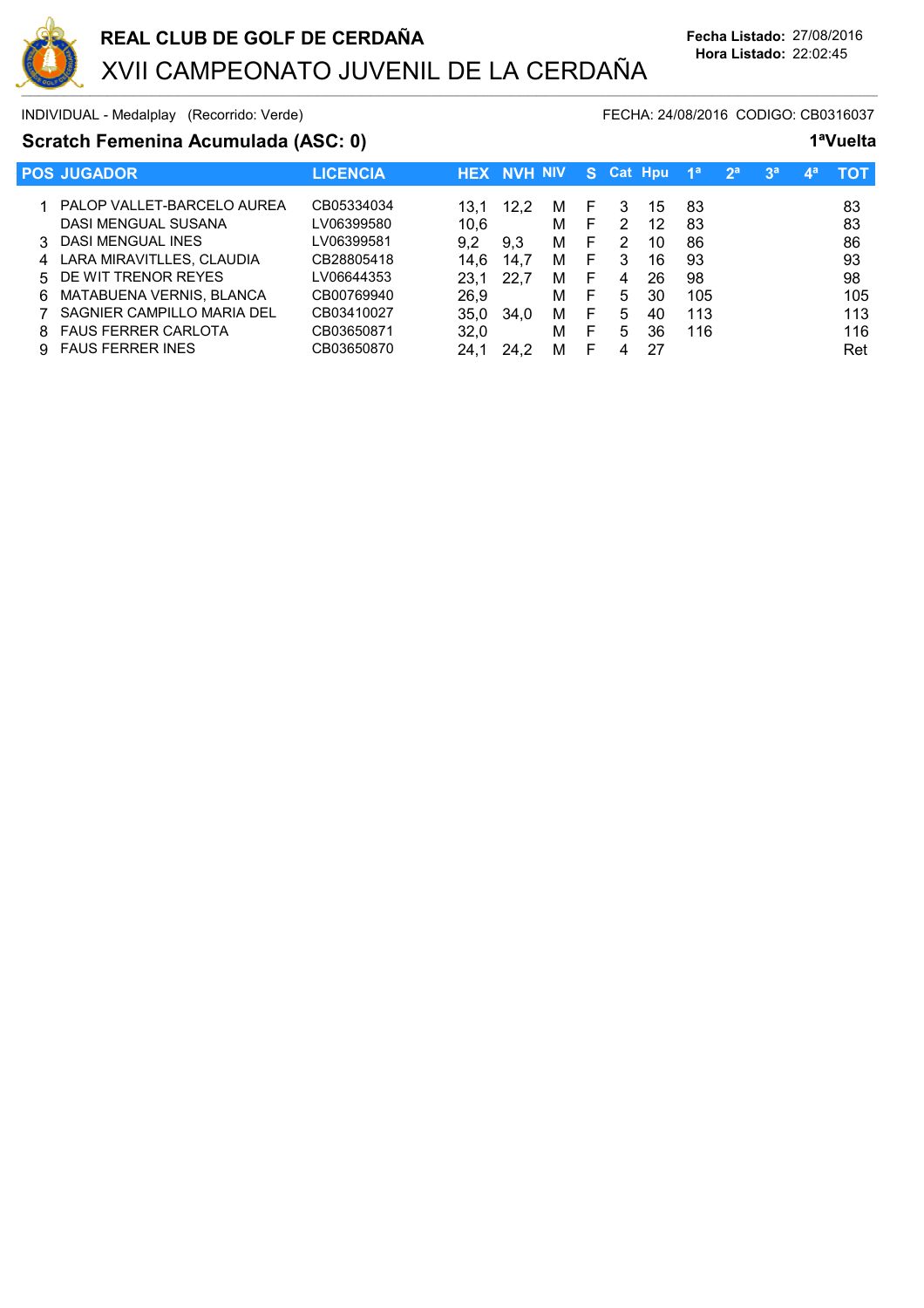

# **INFANTIL MASCULINO (ASC: 0) 1ªVuelta**

|    | <b>POS JUGADOR</b>           | <b>LICENCIA</b> |      | <b>HEX NVH NIV</b> |   |   |    | S Cat Hpu | 1 <sup>a</sup> | 2 <sup>a</sup> | 3 <sup>a</sup> | $\mathbf{4}^{\mathbf{a}}$ | тот |
|----|------------------------------|-----------------|------|--------------------|---|---|----|-----------|----------------|----------------|----------------|---------------------------|-----|
|    | <b>FORT BORRAS ORIOL</b>     | CBA2753949      | 4,6  | 4.2                | М | М | 2  | 5         | 73             |                |                |                           | 73  |
|    | DE WIT TRENOR SANTIAGO       | LV06465299      | 17,7 | 16,8               | м | м | 3  | 20        | 89             |                |                |                           | 89  |
|    | SAGNIER VON-UEXKÜLL-GÜLDENB  | CB05743164      | 15,5 |                    | м | м | 3  | 17        | 90             |                |                |                           | 90  |
|    | <b>FORT BORRAS JAN</b>       | CBA2788155      | 13,7 | 13,8               | м | М | 3  | 15        | 92             |                |                |                           | 92  |
| 5  | DE WIT TRENOR IGNACIO        | LV06167095      | 19,8 |                    | М | М | 4  | 22        | 93             |                |                |                           | 93  |
|    | ANDRES CANAL PAU             | CB04883193      | 14.8 | 14,9               | м | м | 3  | 16        | 93             |                |                |                           | 93  |
|    | DE OZA CAREAGA IGNACIO       | 4401806198      | 20,4 |                    | М | М | 4  | 23        | 96             |                |                |                           | 96  |
| 8  | FARGA HARTMANN, LUCAS        | CB05654793      | 36.0 | 28.5               | м | М | 5  | 40        | 101            |                |                |                           | 101 |
| 9  | MARTI FORNER, MIGUEL         | CB00805149      | 38.0 | 29.5               | м | м | 6  | 43        | 104            |                |                |                           | 104 |
| 10 | <b>BERTRAN CARULLA JOSE</b>  | CB03653853      | 27,9 |                    | М | м | 5  | 31        | 105            |                |                |                           | 105 |
| 11 | FERNANDEZ DE MIR SANTIAGO    | CB03167521      | 36,0 |                    | м | м | 5. | 40        | 107            |                |                |                           | 107 |
| 12 | DE OZA CAREAGA PABLO         | 4401806199      | 39,0 | 33,7               | м | м | 6  | 44        | 109            |                |                |                           | 109 |
| 13 | SAGNIER CAMPILLO SANTIAGO    | CB03410028      | 29,5 |                    | М | М | 5  | 33        | 110            |                |                |                           | 110 |
| 14 | ALORDA SANTI TOMMASO         | CB00895763      | 42,0 | 39.0               | м | м | 6  | 47        | 116            |                |                |                           | 116 |
| 15 | <b>MARTI FORNER PEDRO</b>    | CB05792296      | 42,0 | 40,0               | м | м | 6  | 47        | 117            |                |                |                           | 117 |
| 16 | <b>CORTINES PAPI NICOLAS</b> | CB00805421      | 34,1 |                    | М | м | 5. | 38        | 118            |                |                |                           | 118 |
| 17 | ALORDA SANTI PHILIPPO        | CB00895764      | 35,0 |                    | М | М | 5  | 39        | 123            |                |                |                           | 123 |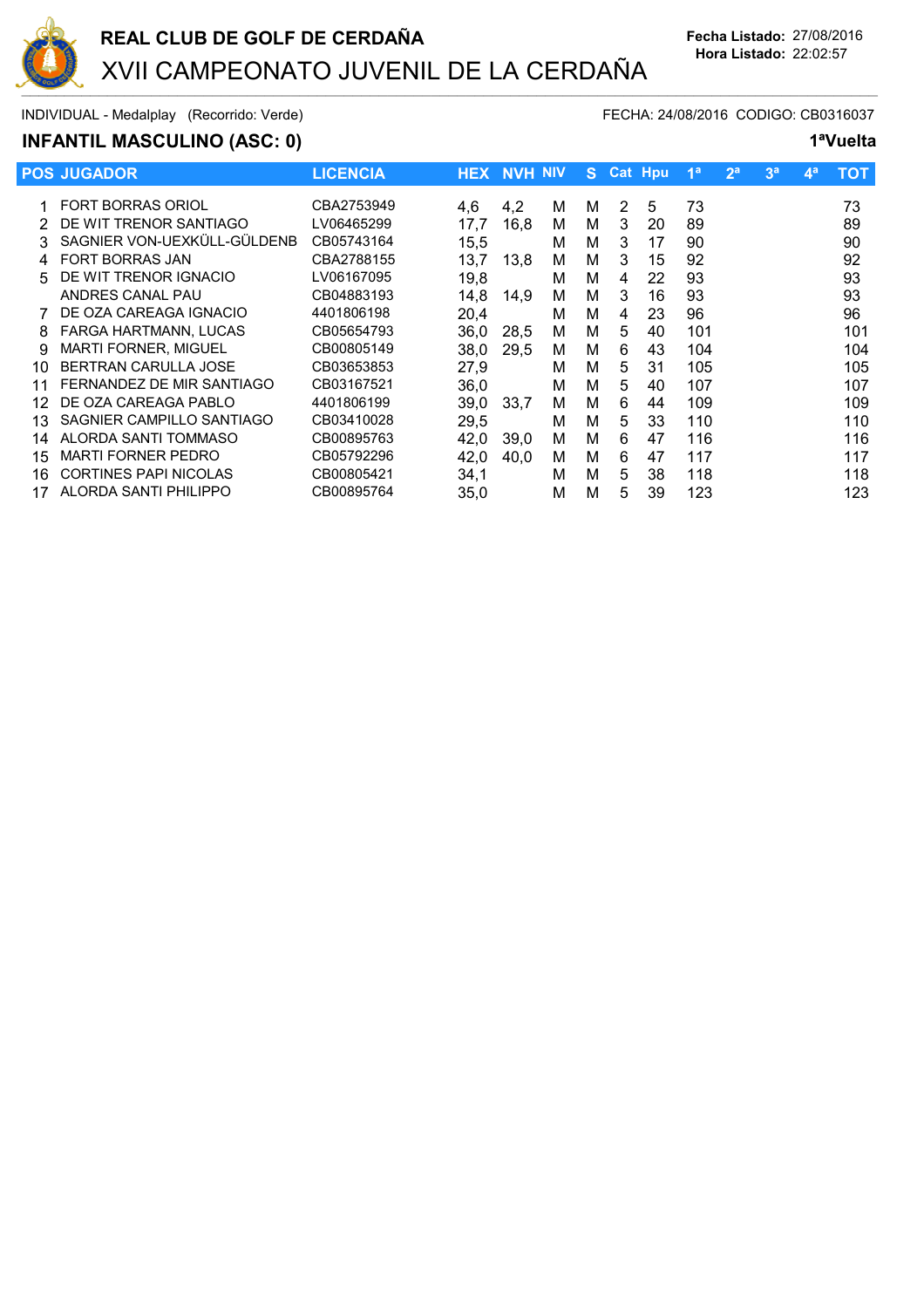

# **INFANTIL FEMENINA (ASC: 0) 1ªVuelta**

| <b>POS JUGADOR</b>                                          | <b>LICENCIA</b>          | HEX NVH NIV S Cat Hpu 1 <sup>a</sup> 2 <sup>a</sup> 3 <sup>a</sup> 4 <sup>a</sup> TOT |  |  |        |  |    |
|-------------------------------------------------------------|--------------------------|---------------------------------------------------------------------------------------|--|--|--------|--|----|
| 1 LARA MIRAVITLLES, CLAUDIA<br>2 SAGNIER CAMPILLO MARIA DEL | CB28805418<br>CB03410027 | 14,6 14,7 M F 3 16 93<br>35.0 34.0 M F 5                                              |  |  | 40 113 |  | 93 |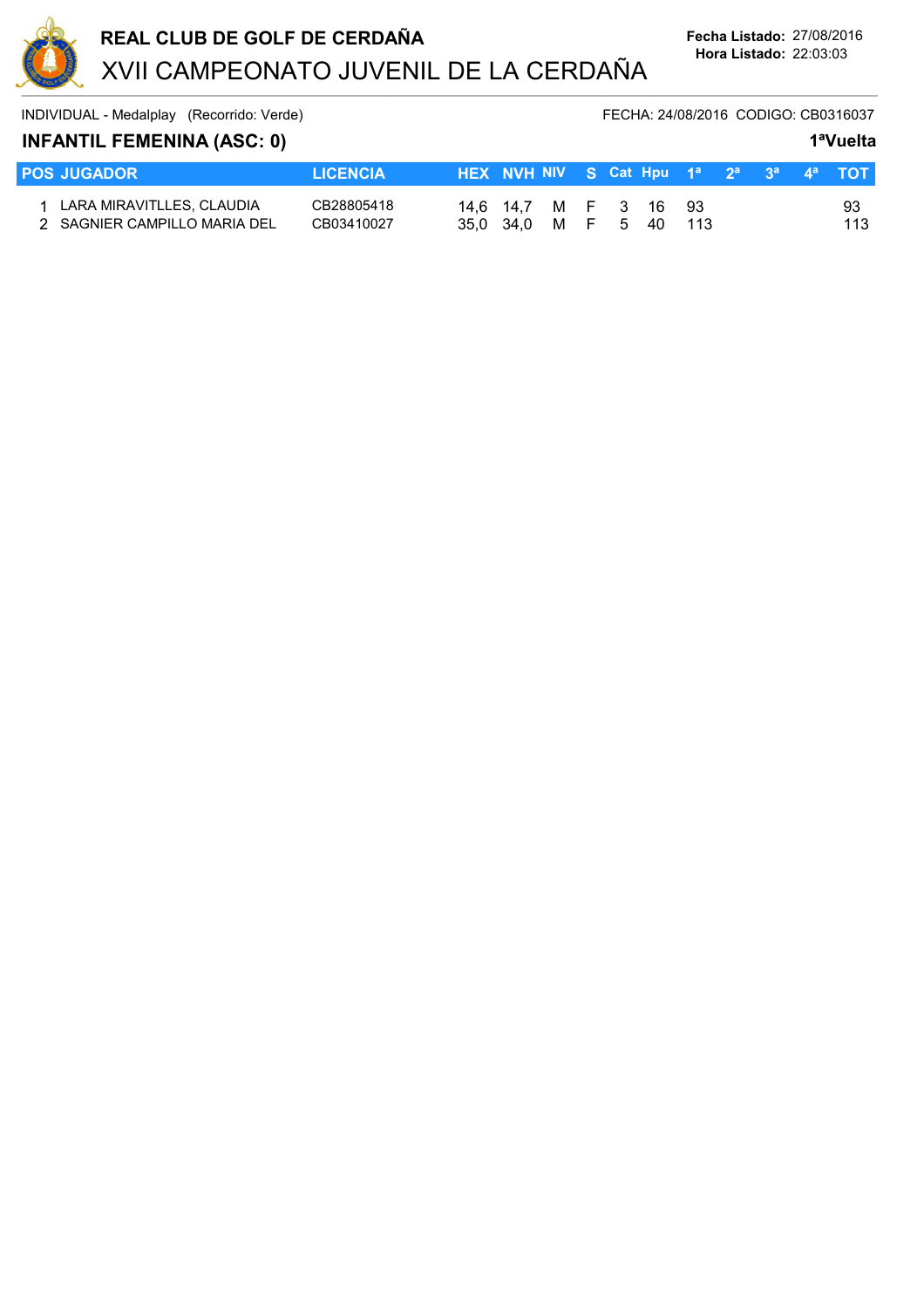

# **CADETE MASCULINO (ASC: 0) 1ªVuelta**

|    | <b>POS JUGADOR</b>           | <b>LICENCIA</b> |        | <b>HEX NVH NIV</b> |   | S. | <b>Cat Hpu</b> |    | 1 <sup>a</sup> | 2 <sup>a</sup> | 3 <sup>a</sup> | 4 <sup>a</sup> | <b>TOT</b> |
|----|------------------------------|-----------------|--------|--------------------|---|----|----------------|----|----------------|----------------|----------------|----------------|------------|
|    | ROUSAUD SABATE EDUARD        | CB05338879      | $-2,4$ | $-2,3$             | м | м  | 1              | -3 | 70             |                |                |                | 70         |
| 2  | <b>FORT BORRAS ORIOL</b>     | CBA2753949      | 4,6    | 4,2                | м | M  | $\overline{2}$ | 5  | 73             |                |                |                | 73         |
|    | MACAYA BERNAD, GONZALO       | CB05660378      | 3,5    | 3,4                | м | M  | 1              | 3  | 73             |                |                |                | 73         |
| 4  | <b>MARTINEZ PONS ADRIA</b>   | CB64818025      | 4,9    | 5,0                | м | M  | 2              | 5  | 79             |                |                |                | 79         |
| 5  | BERTRAN CARULLA JOAQUIN      | CB03642789      | 15,0   | 14,1               | M | M  | 3              | 16 | 84             |                |                |                | 84         |
|    | ANDRES CANAL SERGI           | CB04161502      | 4,0    | 4,1                | М | M  |                | 4  | 84             |                |                |                | 84         |
|    | SERRA LE MONNIER BORJA       | CM01334996      | 13,2   |                    | M | M  | 3              | 14 | 86             |                |                |                | 86         |
|    | RODES DESVALLS LUCAS         | CB05653106      | 10,8   |                    | М | M  | $\overline{2}$ | 12 | 86             |                |                |                | 86         |
| g  | DE WIT TRENOR SANTIAGO       | LV06465299      | 17,7   | 16,8               | М | M  | 3              | 20 | 89             |                |                |                | 89         |
| 10 | SAGNIER VON-UEXKÜLL-GÜLDENB  | CB05743164      | 15,5   |                    | М | M  | 3              | 17 | 90             |                |                |                | 90         |
| 11 | <b>FORT BORRAS JAN</b>       | CBA2788155      | 13,7   | 13,8               | М | M  | 3              | 15 | 92             |                |                |                | 92         |
| 12 | DE WIT TRENOR IGNACIO        | LV06167095      | 19,8   |                    | М | M  | 4              | 22 | 93             |                |                |                | 93         |
|    | ANDRES CANAL PAU             | CB04883193      | 14,8   | 14.9               | М | M  | 3              | 16 | 93             |                |                |                | 93         |
| 14 | DE OZA CAREAGA IGNACIO       | 4401806198      | 20,4   |                    | M | M  | 4              | 23 | 96             |                |                |                | 96         |
| 15 | FARGA HARTMANN, LUCAS        | CB05654793      | 36,0   | 28,5               | M | M  | 5              | 40 | 101            |                |                |                | 101        |
|    | SABE SANTACANA JORDI         | CB03772232      | 29,2   | 27,2               | м | M  | 5              | 33 | 101            |                |                |                | 101        |
| 17 | <b>MARTI FORNER, MIGUEL</b>  | CB00805149      | 38,0   | 29,5               | М | M  | 6              | 43 | 104            |                |                |                | 104        |
| 18 | <b>BERTRAN CARULLA JOSE</b>  | CB03653853      | 27,9   |                    | М | M  | 5              | 31 | 105            |                |                |                | 105        |
| 19 | FERNANDEZ DE MIR SANTIAGO    | CB03167521      | 36,0   |                    | М | M  | 5              | 40 | 107            |                |                |                | 107        |
| 20 | DE OZA CAREAGA PABLO         | 4401806199      | 39,0   | 33,7               | М | M  | 6              | 44 | 109            |                |                |                | 109        |
| 21 | SAGNIER CAMPILLO SANTIAGO    | CB03410028      | 29,5   |                    | М | M  | 5              | 33 | 110            |                |                |                | 110        |
| 22 | <b>ALORDA SANTI TOMMASO</b>  | CB00895763      | 42,0   | 39.0               | M | M  | 6              | 47 | 116            |                |                |                | 116        |
| 23 | <b>MARTI FORNER PEDRO</b>    | CB05792296      | 42,0   | 40,0               | М | M  | 6              | 47 | 117            |                |                |                | 117        |
| 24 | <b>CORTINES PAPI NICOLAS</b> | CB00805421      | 34,1   |                    | М | M  | 5              | 38 | 118            |                |                |                | 118        |
| 25 | ALORDA SANTI PHILIPPO        | CB00895764      | 35,0   |                    | М | М  | 5              | 39 | 123            |                |                |                | 123        |
|    |                              |                 |        |                    |   |    |                |    |                |                |                |                |            |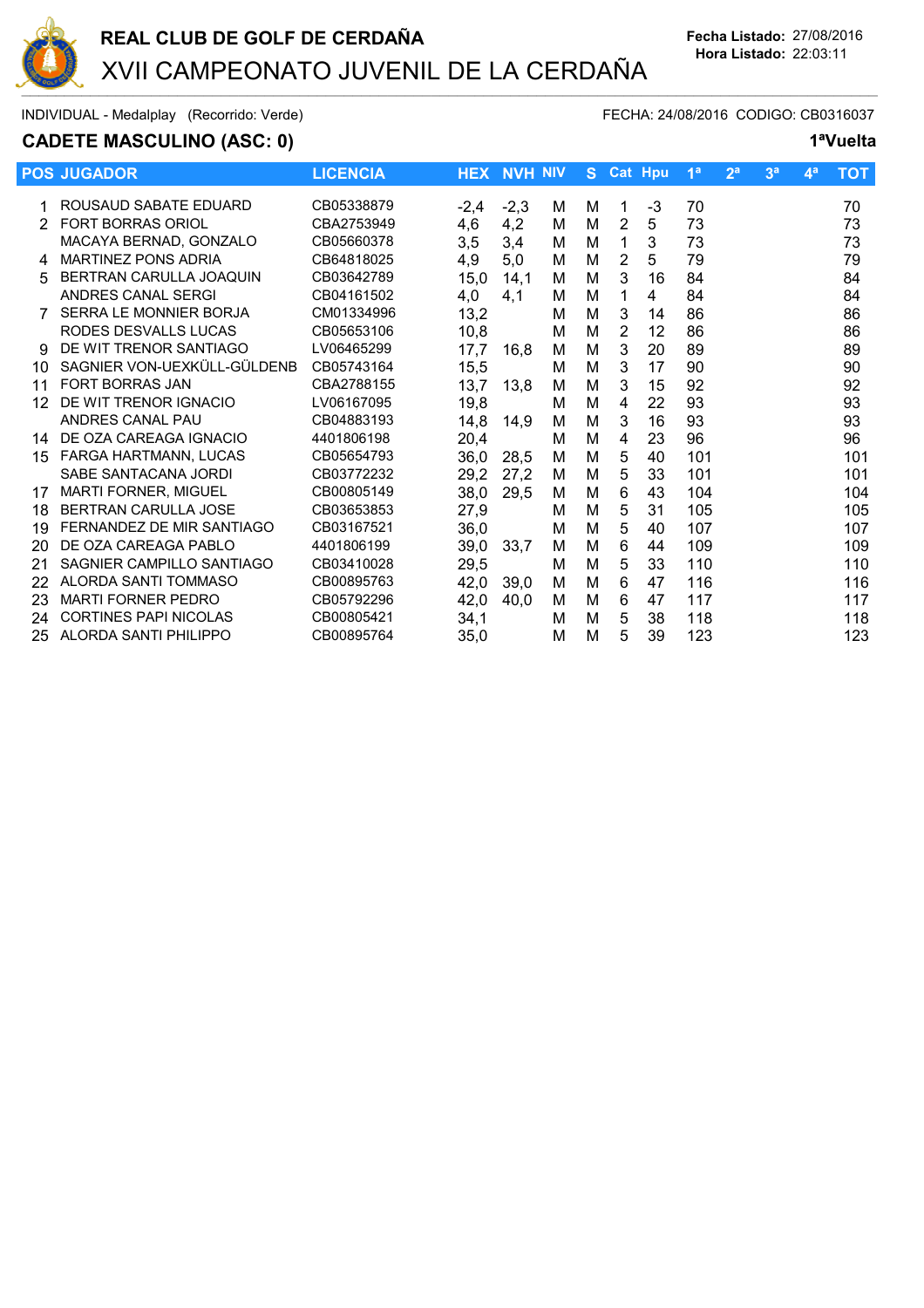

# **CADETE FEMENINA (ASC: 0) 1ªVuelta**

| <b>POS JUGADOR</b>           | <b>LICENCIA</b> |           | HEX NVH NIV S Cat Hpu 1 <sup>a</sup> 2 <sup>a</sup> |       |     |    |     |     | 3 <sup>a</sup> | ⊥⊿а |     |
|------------------------------|-----------------|-----------|-----------------------------------------------------|-------|-----|----|-----|-----|----------------|-----|-----|
| LARA MIRAVITLLES, CLAUDIA    | CB28805418      | 14.6 14.7 |                                                     | M F 3 |     |    | -16 | 93  |                |     | 93  |
| DE WIT TRENOR REYES          | LV06644353      | 23.1      | 22.7                                                | м     | - F | 4  | 26  | 98  |                |     | 98  |
| 3 MATABUENA VERNIS, BLANCA   | CB00769940      | 26.9      |                                                     | M F   |     | -5 | 30  | 105 |                |     | 105 |
| 4 SAGNIER CAMPILLO MARIA DEL | CB03410027      | 35.0      | 34.0                                                | м     | - F | 5  | 40  | 113 |                |     | 113 |
| 5 FAUS FERRER INES           | CB03650870      | 24 1      |                                                     | м     |     |    | -27 |     |                |     | Ret |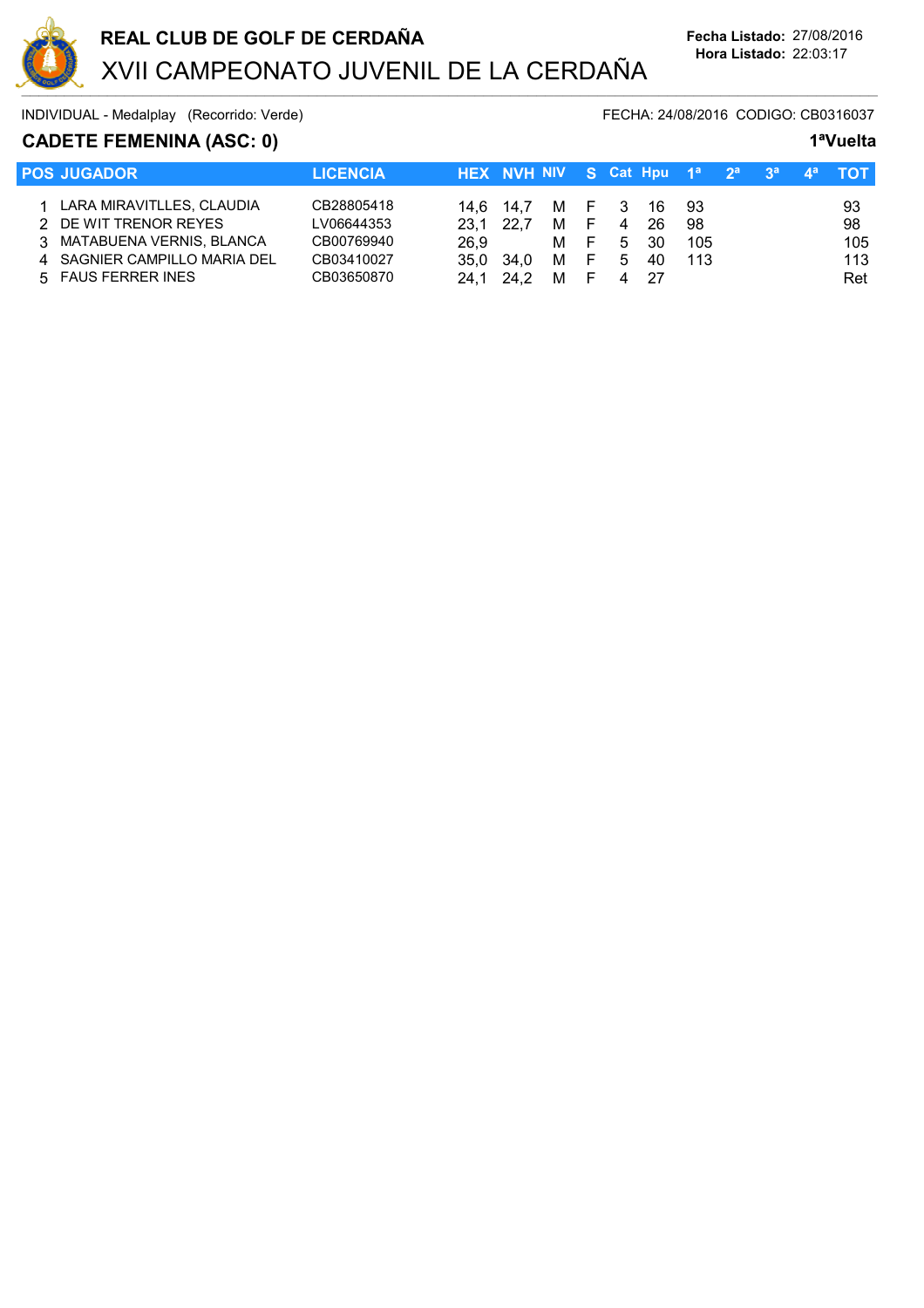

# **ALEVIN MASCULINO (ASC: 0) 1ªVuelta**

| <b>I POS JUGADOR</b>    | <b>LICENCIA</b> |      | HEX NVH NIV S Cat Hpu 1 <sup>a</sup> 2 <sup>a</sup> 3 <sup>a</sup> |   |   |     |     |     |  |     |
|-------------------------|-----------------|------|--------------------------------------------------------------------|---|---|-----|-----|-----|--|-----|
| FORT BORRAS JAN         | CBA2788155      | 13.7 | 13.8                                                               | M |   | M 3 | -15 | 92  |  | 92  |
| 2 DE WIT TRENOR IGNACIO | LV06167095      | 19.8 |                                                                    | м | M | 4   | -22 | 93  |  | 93  |
| 3 MARTI FORNER, MIGUEL  | CB00805149      | 38.0 | 29.5                                                               | M | M | - 6 | 43  | 104 |  | 104 |
| DE OZA CAREAGA PABLO    | 4401806199      | 39.0 | 33.7                                                               | М | м | -6  | 44  | 109 |  | 109 |
| 5 ALORDA SANTI TOMMASO  | CB00895763      | 42.0 | 39.0                                                               | м | M | -6  | 47  | 116 |  | 116 |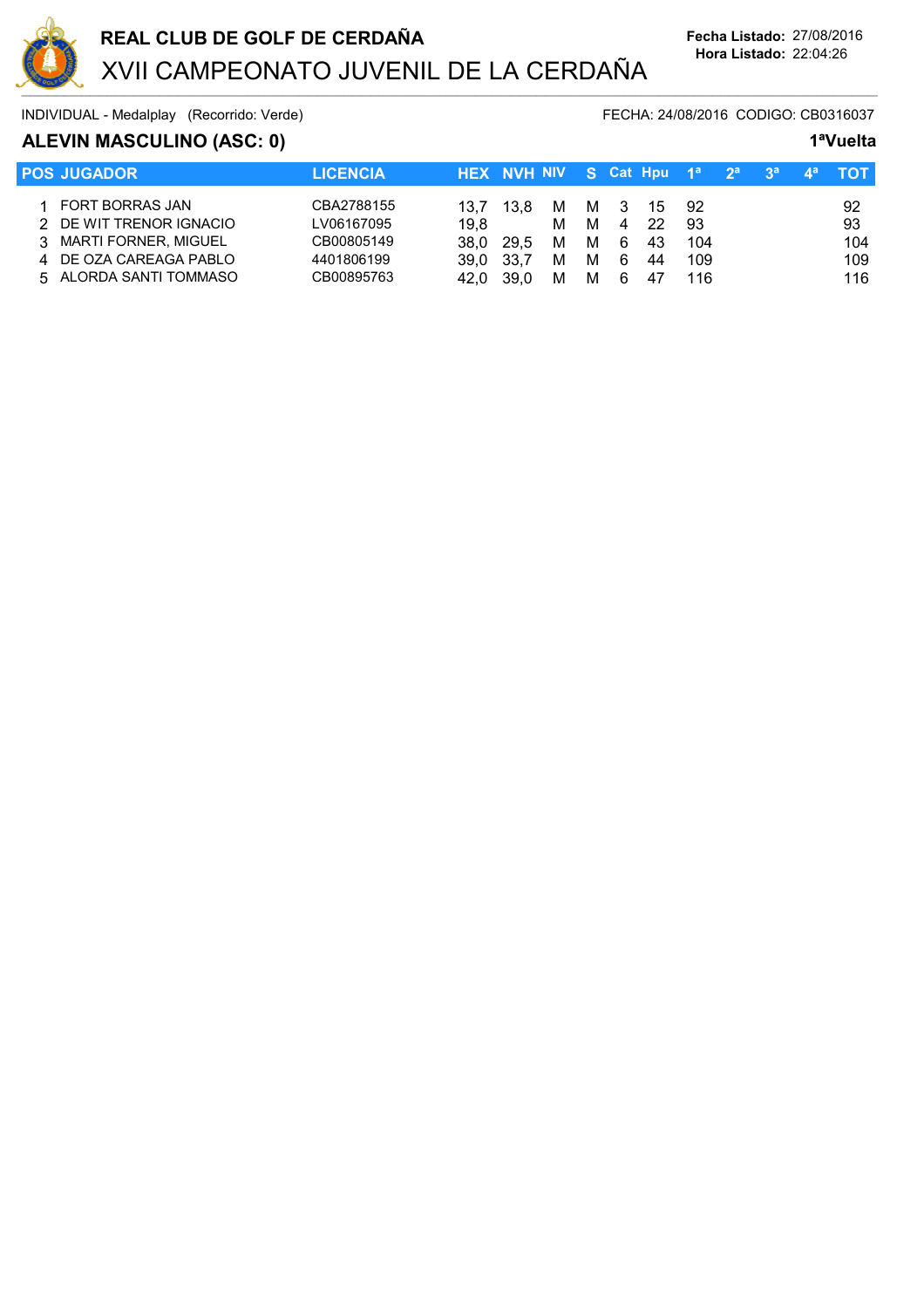

### **Handicap Masculina Acumulada (ASC: 0) 1ªVuelta**

|    | <b>POS JUGADOR</b>                 | <b>LICENCIA</b> |        | <b>HEX NVH NIV</b> |   | S. |                | <b>Cat Hpu</b> | 1 <sup>a</sup> | 2 <sup>a</sup> | 3 <sup>a</sup> | 4 <sup>a</sup> | <b>TOT</b> |
|----|------------------------------------|-----------------|--------|--------------------|---|----|----------------|----------------|----------------|----------------|----------------|----------------|------------|
|    | FARGA HARTMANN, LUCAS              | CB05654793      | 36,0   | 28,5               | м | м  | 5              | 40             | 61             |                |                |                | 61         |
|    | <b>MARTI FORNER, MIGUEL</b>        | CB00805149      | 38,0   | 29,5               | м | M  | 6              | 43             | 61             |                |                |                | 61         |
| 3  | DE OZA CAREAGA PABLO               | 4401806199      | 39,0   | 33,7               | M | м  | 6              | 44             | 65             |                |                |                | 65         |
| 4  | FERNANDEZ DE MIR SANTIAGO          | CB03167521      | 36,0   |                    | м | м  | 5              | 40             | 67             |                |                |                | 67         |
| 5  | <b>FORT BORRAS ORIOL</b>           | CBA2753949      | 4,6    | 4,2                | м | М  | 2              | 5              | 68             |                |                |                | 68         |
|    | BERTRAN CARULLA JOAQUIN            | CB03642789      | 15,0   | 14,1               | M | M  | 3              | 16             | 68             |                |                |                | 68         |
|    | SABE SANTACANA JORDI               | CB03772232      | 29,2   | 27,2               | м | M  | 5              | 33             | 68             |                |                |                | 68         |
| 8  | DE WIT TRENOR SANTIAGO             | LV06465299      | 17,7   | 16,8               | м | M  | 3              | 20             | 69             |                |                |                | 69         |
|    | ALORDA SANTI TOMMASO               | CB00895763      | 42,0   | 39,0               | м | М  | 6              | 47             | 69             |                |                |                | 69         |
| 10 | MACAYA BERNAD, GONZALO             | CB05660378      | 3,5    | 3,4                | M | М  | 1              | 3              | 70             |                |                |                | 70         |
|    | <b>MARTI FORNER PEDRO</b>          | CB05792296      | 42,0   | 40,0               | м | M  | 6              | 47             | 70             |                |                |                | 70         |
| 12 | DE WIT TRENOR IGNACIO              | LV06167095      | 19,8   |                    | м | М  | 4              | 22             | 71             |                |                |                | 71         |
| 13 | SERRA LE MONNIER BORJA             | CM01334996      | 13,2   |                    | м | M  | 3              | 14             | 72             |                |                |                | 72         |
| 14 | ROUSAUD SABATE EDUARD              | CB05338879      | $-2,4$ | $-2,3$             | м | M  | 1              | $-3$           | 73             |                |                |                | 73         |
|    | SAGNIER VON-UEXKÜLL-GÜLDENB        | CB05743164      | 15,5   |                    | м | M  | 3              | 17             | 73             |                |                |                | 73         |
|    | DE OZA CAREAGA IGNACIO             | 4401806198      | 20,4   |                    | M | M  | 4              | 23             | 73             |                |                |                | 73         |
| 17 | <b>MARTINEZ PONS ADRIA</b>         | CB64818025      | 4,9    | 5,0                | м | M  | $\overline{2}$ | 5              | 74             |                |                |                | 74         |
|    | RODES DESVALLS LUCAS               | CB05653106      | 10,8   |                    | м | M  | $\overline{2}$ | 12             | 74             |                |                |                | 74         |
|    | <b>BERTRAN CARULLA JOSE</b>        | CB03653853      | 27,9   |                    | м | M  | 5              | 31             | 74             |                |                |                | 74         |
| 20 | MARTINEZ LOZANO, ORIOL             | CB28654593      | 1,8    | 1,9                | м | M  | 1              | 1              | 75             |                |                |                | 75         |
| 21 | <b>FORT BORRAS JAN</b>             | CBA2788155      | 13,7   | 13,8               | M | M  | 3              | 15             | 77             |                |                |                | 77         |
|    | ANDRES CANAL PAU                   | CB04883193      | 14,8   | 14,9               | м | M  | 3              | 16             | 77             |                |                |                | 77         |
|    | SAGNIER CAMPILLO SANTIAGO          | CB03410028      | 29,5   |                    | м | М  | 5              | 33             | 77             |                |                |                | 77         |
| 24 | WIT DE ARIZON, PEDRO DE            | LV06399162      | 8,8    | 8,9                | м | М  | $\overline{2}$ | 9              | 78             |                |                |                | 78         |
| 25 | ANDRES CANAL SERGI                 | CB04161502      | 4,0    | 4.1                | M | M  | 1              | 4              | 80             |                |                |                | 80         |
|    | <b>CORTINES PAPI NICOLAS</b>       | CB00805421      | 34,1   |                    | м | M  | 5              | 38             | 80             |                |                |                | 80         |
| 27 | ALORDA SANTI PHILIPPO              | CB00895764      | 35,0   |                    | м | M  | 5              | 39             | 84             |                |                |                | 84         |
| 28 | <b>MEARIN PUIGDELLIVOL IGNACIO</b> | CB03699400      | 18,5   | 18,6               | М | M  | 4              | 20             |                |                |                |                | Ret        |